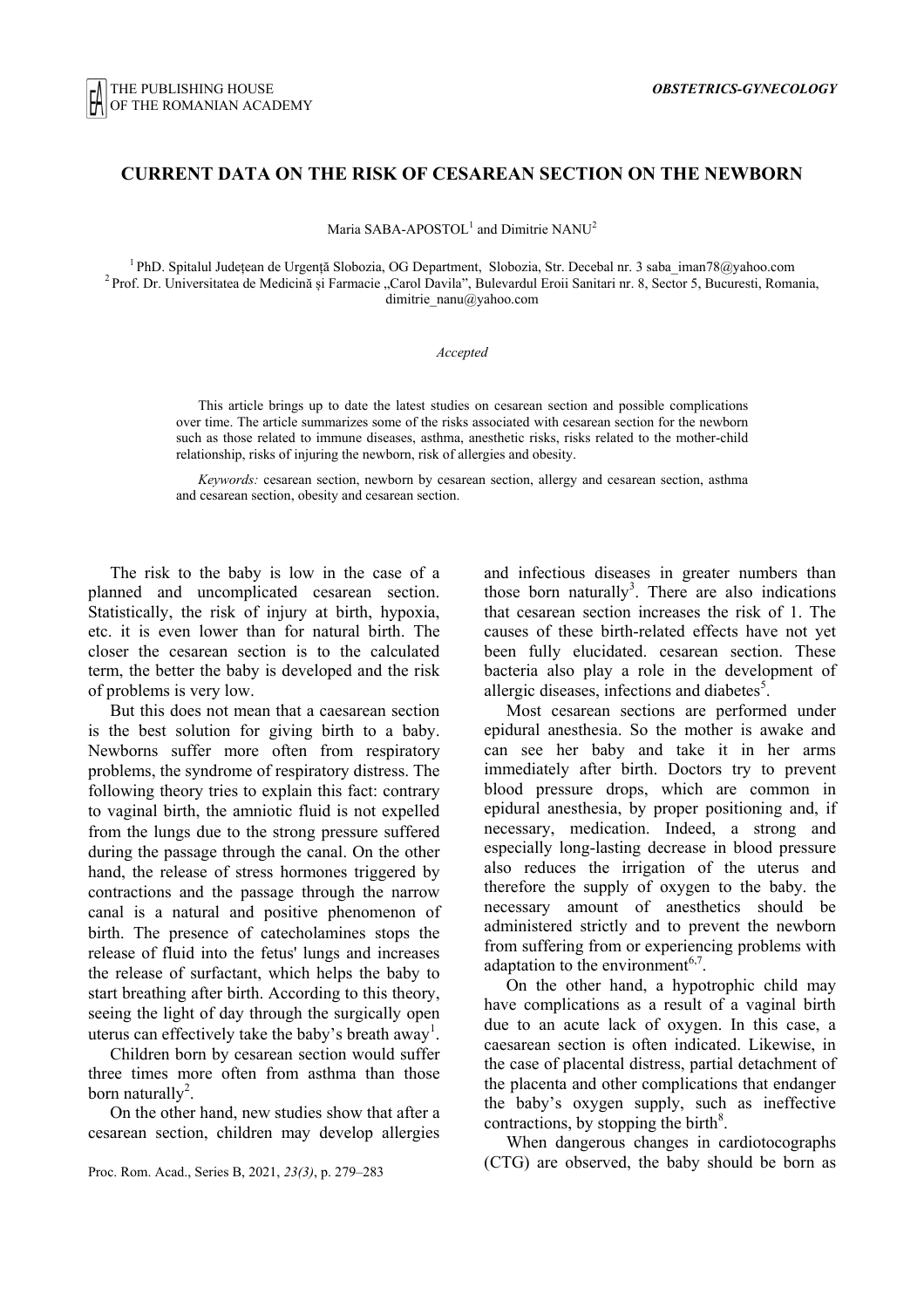soon as possible, using forceps, a suction cup or a caesarean section. Thus, if the baby is overweight (over 4.5 kg), it is more likely to suffer nerve or bone injuries (eg to the collarbone) than vaginal birth<sup>9</sup>.

# **CESAREAN SECTION, RISK FACTOR**

 The number of allergic diseases is increasing in many countries. At the same time, more and more children are born by cesarean section. Several studies have suggested that there may be a link here. A major Danish study has shown that a caesarean section may well be considered a risk factor for immune diseases.

 Cesarean section increases the risk of asthma (by  $23\%$ ), connective tissue disorders (by  $11\%$ ), juvenile arthritis (10%), inflammatory bowel disease (20%), immunodeficiency (46%) and leukemia (17%). In contrast, there has been no increase in cases of type 1 diabetes, psoriasis and celiac disease<sup>10</sup>

 Newborn's contact with the vaginal environment (vaginal seeding): during a low-birth birth, newborns absorb certain maternal bacteria beneficial for the development of the immune system. This is not the case with a cesarean section. "Vaginal Seeding" is the contact of the whole body of the newborn, including the eyes and mouth, with bacteria from the mother's vagina. After the first positive results, long-term studies are confirming the vaginal seeding effect. But skeptics are critical: the risk of contamination of the child with germs such as streptococci, herpes viruses or *Chlamydia* should not be assumed, for an effect that has not been scientifically proven<sup>11</sup>.

 In fact, a child born vaginally is subjected for several hours to contractions which are a kind of energetic massage which, it seems, have the role of helping to mature the lungs. Then, the passage into the pelvis and into the mother's vagina will "dry" the baby's lungs, which until now were filled with amniotic fluid, and will allow him to take his first breath. These are the physical mechanisms involved at the beginning of air life $12$ .

# RISKS OF RESPIRATORY DISTRESS (TRD) AND MECONIUM INHALATION

 Transient respiratory distress (TRD) is the difficulty of the baby to evacuate the fluid that was in his lungs after birth, during the intrauterine life.

 This complication is usually treated with rapid oxygen therapy.

 This disorder is more common in scheduled cesarean sections for two reasons: the baby's lungs are not compressed by the passage through the mother's pelvis and vagina (which facilitates the expulsion of the fluid they contain) and if the cesarean section is performed outside of labor, the baby does not benefit from the hormonal mechanisms that facilitate pulmonary maturation. If, on the other hand, the fluid is stained (meconium, for example due to fetal distress), there is a risk that the newborn will breathe meconium, which may, in some cases, justify a stay in neonatology<sup>13</sup>.

 Respiratory distress occurs in 35.5 per thousand deliveries by cesarean section outside of labor compared to 12.2 per thousand cesarean deliveries during labor and only 5.3 per thousand births naturally $14$ .

 The earlier the caesarean section is performed, the higher the risk: for example, two publications have a 2.4 times higher risk for one for a caesarean section between 38 week of amenorrhea(WA) + 0 and 38 WA + 6 than between 39 WA + 0 and 39  $WA + 6$  and for the other a risk 12.2 times higher between 37 WA + 0 and 38 WA + 6 than after 39  $WA + 0$ . After 39 WA the risk remains multiplied by 1.9 between a planned cesarean section and birth naturally<sup>15,16</sup>

 These publications agree with the recommendation to perform planned caesareans only after 39 WA +  $0^{15,16}$ .

## **USE OF ANESTHESIA PRODUCTS**

 When the mother is anesthetized, the baby will receive a small part of the anesthesia. This can affect the tone and ability to suck immediately after birth.

 This statement is especially true in the case of long labor under the epidural (the product has time to spread in the blood) but it is less true in the case of a caesarean section without a previous epidural: indeed the baby is removed from the womb very quickly receives only a minimal dose of the substance.

 However, if the mother is breastfeeding and the epidural catheter remains attached or the mother is undergoing morphine infusion, the baby will receive some of the anesthetic $17$ .

# **MORE INTENSIVE CARE AFTER BIRTH**

 In the case of a natural birth, the umbilical cord is usually cut, which has not yet stopped beating.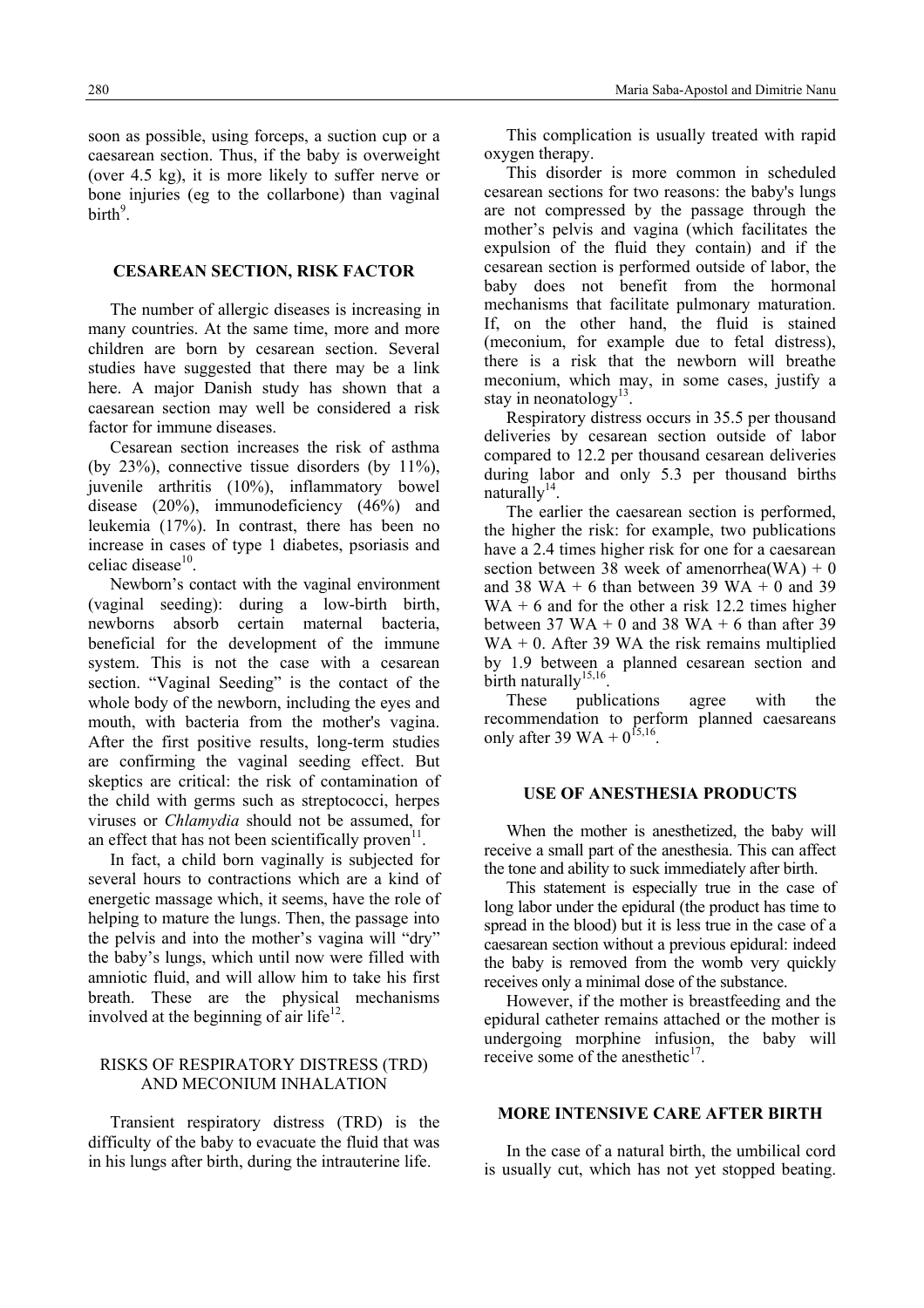Some studies point to the need to cut the umbilical cord later. This is possible in the case of a natural birth but more difficult in the case of a cesarean section.

 Newborn aspiration is generally useless if the birth was natural but is useful, quite often, in the case of cesarean section (but in this case you have to wait a few minutes to see if the newborn breathes well). Mothers should not hesitate to talk to the gynecologist, if necessary, designing a birth plan in detail $18$ .

# **MOTHER-CHILD OR FATHER-CHILD CONNECTION**

 It is generally accepted more and more that in the case of natural birth, it should be facilitated to establish a mother-child bond by leaving the newborn in contact with the mother. In the case of a caesarean section, this has not yet become routine. For example, the immediate presentation of the mother's child is not done systematically. Or, the newborn is often placed in an incubator to keep him warm, after a care battery that, according to some, may be delayed. Thus, direct contact with his mother's skin (under a survival blanket while the medical team closes the incision) or with the father would be welcome.

 In fact, the newborn's first contact with his mother in the case of a cesarean section is often more difficult. The cause is especially the meeting place of a cold operating room in the best case, ie if the mother is aware.

 From the testimonies, it happened that the father present at the caesarean section could himself cut the umbilical cord, the baby being removed with the placenta; however, this is not a common practice.

 If the child's reception is altered by circumstances, in the case of a cesarean section, the real, long-term impact is difficult to assess because:

• on the one hand, the mother-child relationship can also be disrupted in the event of a natural birth, due to hospital protocols, such as placing the child in the incubator.

• on the other hand, the child's personality is built over several years: the mother's style, social and family environment, will also contribute to this construction, which complicates the assessment of the impact of the isolated cesarean factor $19$ .

 There is virtually no research on the consequences of a cesarean delivery on an adult's personality or behavior.

## **RISKS OF INJURY OF THE CHILD**

 It happens that the incision is too deep and touches the child who may have a cut on the body. This complication can occur in 1% of cesarean sections:

• we can talk about a rate of 0.7% cuts, as well as other types of wounds (fractures for example) with values less than 1 in 1000. This study notes that the transverse segmental incision of the uterus causes the fewest accidents and emphasizes that the degree Caesarean section also has an influence on the level of cuts.

• we can also talk about 3% light cuts, and 0.1% medium or severe cuts, and these are depending on the degree of urgency of the cesarean section.

• it is found that these cuts are more common when the child is not positioned cephalic. Recent techniques of cesarean section in which the uterus is not incised, preferring to tear the tissue by hand, undoubtedly limit this problem $^{20}$ .

 We repeat that these cases are rare, but we must remember that a cesarean section is never "absolutely without any risk to the child."

### **LONG TERM: ASTHMA RISK**

 The risk of asthma increases with a cesarean section. The exact over-risk seems difficult to assess because the publications give quite variable values. We cite for example:

• A meta-analysis of 23 studies gives a 1.2-fold risk of asthma in children born by cesarean section.

• Diagnosis of asthma at 8 years, risk 1.79 times in case of cesarean section, the over-risk being even more important 2.91, if both parents are allergic.

 However, it seems that this is mainly an association between respiratory distress and the risk of asthma: respiratory distress is more common in cesarean section, which could explain why children born by cesarean section are more frequently asthmatic. Indeed, children with a diagnosis of respiratory distress or tachypnea (whether they are born naturally or by cesarean section) are 1.7 times more likely to be hospitalized for asthma. Analyzing the characteristics of a population of preschool children diagnosed as asthmatic we find the same connection with respiratory difficulties at birth. These corroborate the conclusion that there is a lower risk of asthma for full-term babies compared to those born prematurely and who have a higher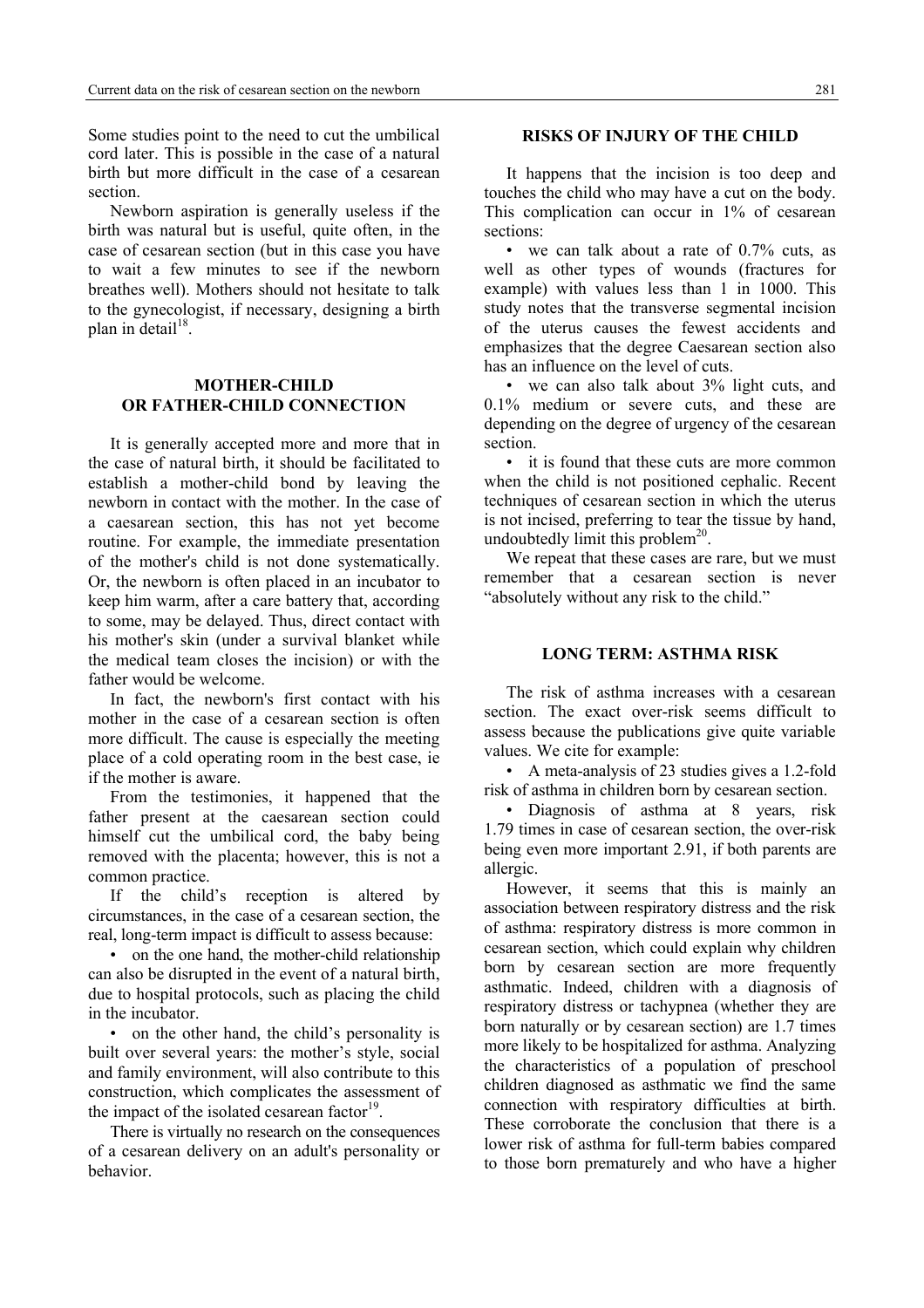risk in case of scheduled cesarean section  $(\times 1.59)$ than in case of cesarean section during labor  $(x1.42)^{21}$ .

# **LONG TERM: RISK OF ALLERGY**

 The link between cesarean section and allergies seems to depend on the type of allergy:

• Allergic rhinitis: – we find a risk of 1.23 (meta-analysis on 7 studies)<sup>22</sup>.

• Atopic dermatitis (eczema) – we do not find an over-risk related to cesarean section (metaanalysis on 6 studies) $^{22}$ .

• Respiratory allergies – no caesarean section risk-finding (meta-analysis of 4 studies)<sup>24</sup>.

• Food allergies

– we find a risk  $\times$ 1.32 (meta-analysis on 6 studies), but the association is uncertain.

– we find a risk  $\times$ 4 for food allergies to eggs at 2 and a half years.

– we find a risk  $\times$ 2 of sensitization to food allergies

– we find a risk  $\times$ 1.18 of cow's milk allergy<sup>25</sup>.

 One explanation is that in the case of a natural birth, the bacteria present in the vaginal flora (especially lactobacilli) colonize the baby's intestines, which quickly provides better protection. The intestinal flora of children born by cesarean section is not really the same as that of children born naturally. This could explain the effect on food allergies and the absence of an effect on respiratory allergies.

 It should be noted that breastfeeding may help to counterbalance this effect as breastfeeding has a protective effect on the development of allergies in children under 2 years of age.

# **LONG TERM: RISK OF CHILDHOOD OBESITY**

 Obesity values at the age of 3 are twice as high in children born by cesarean section (15.7%) compared to those born naturally (7.5%). A study in China also cites cesarean section as one of the risk factors for childhood obesity, while a study in Brazil found a value of obesity in adulthood multiplied by 1.5 in individuals born by cesarean section.

 This is due to the fact that the acquisition and composition of the intestinal flora at the beginning of life differs depending on whether the baby was in contact with the maternal flora when passing

through the genitals or if it was born by cesarean section which counteracted its "colonization" with maternal germs. Or, today, many studies point to the involvement of the intestinal flora in overweight. In particular, it has been shown that the intestines of obese individuals contain more firm-type bacteria and fewer bacteroids than in normal-weight individuals. We can see here a possible link between this way of giving birth and childhood obesity $26,27$ .

 In contrast, cesarean delivery does not appear to be a risk factor for obesity in adulthood. In a study focusing on biometric data (weight, height, body mass index and abdominal circumference) of 21-year-old individuals and how they were born, no relationship could be found between the way birth weight, body mass index and abdominal circumference<sup>28</sup>.

#### **REFERENCES**

- 1. Cho Y, Carvalho B, Butwick A, Blumenfeld Y, Riley E. Elective ceasarean section at 38 weeks *versus* 39 weeks: neonatal and maternal outcomes in a randomised controlled trial. BJOG. 2014 Dec;121(13):1748. doi: 10.1111/1471-0528.13079. PMID: 25413764.
- 2. Sanu O. Elective caesarean section at 38 versus 39 weeks of gestation: neonatal and maternal outcomes in a randomised controlled trial. BJOG. 2013 Dec:120(13):1703. doi: 10.1111/1471-0528.12469. PMID: 24589008.
- 3. Glavind J, Uldbjerg N. Elective cesarean delivery at 38 and 39 weeks: neonatal and maternal risks. Curr Opin Obstet Gynecol. 2015 Apr;27(2):121-7. doi: 10.1097/GCO.0000000000000158. PMID: 25689238.
- 4. Todumrong N, Somprasit C, Tanprasertkul C, Bhamarapravatana K, Suwannarurk K. A Comparative Study of the Spontaneous Labor Rate in Scheduled Elective Cesarean Section at 38 Weeks versus 39 Weeks of Gestation in Parturient with Previous Cesarean Section. J Med Assoc Thai. 2016 Jul;99 Suppl 4:S37-41. PMID: 29916674.
- 5. Chiossi G, Lai Y, Landon MB, Spong CY, Rouse DJ, Varner MW, Caritis SN, Sorokin Y, O'Sullivan MJ, Sibai BM, Thorp JM, Ramin SM, Mercer BM; Eunice Kennedy Shriver National Institute of Child Health and Human Development (NICHD) Maternal-Fetal Medicine Units (MFMU) Network\*. Timing of delivery and adverse outcomes in term singleton repeat cesarean deliveries. Obstet Gynecol. 2013 Mar;121(3):561-569. doi: 10.1097/AOG.0b013e3182822193. PMID: 23635619; PMCID: PMC4066022.
- 6. Caughey AB, Sundaram V, Kaimal AJ, Cheng YW, Gienger A, Little SE, Lee JF, Wong L, Shaffer BL, Tran SH, Padula A, McDonald KM, Long EF, Owens DK, Bravata DM. Maternal and neonatal outcomes of elective induction of labor. Evid Rep Technol Assess (Full Rep). 2009 Mar;(176):1-257. PMID: 19408970; PMCID: PMC4781541.